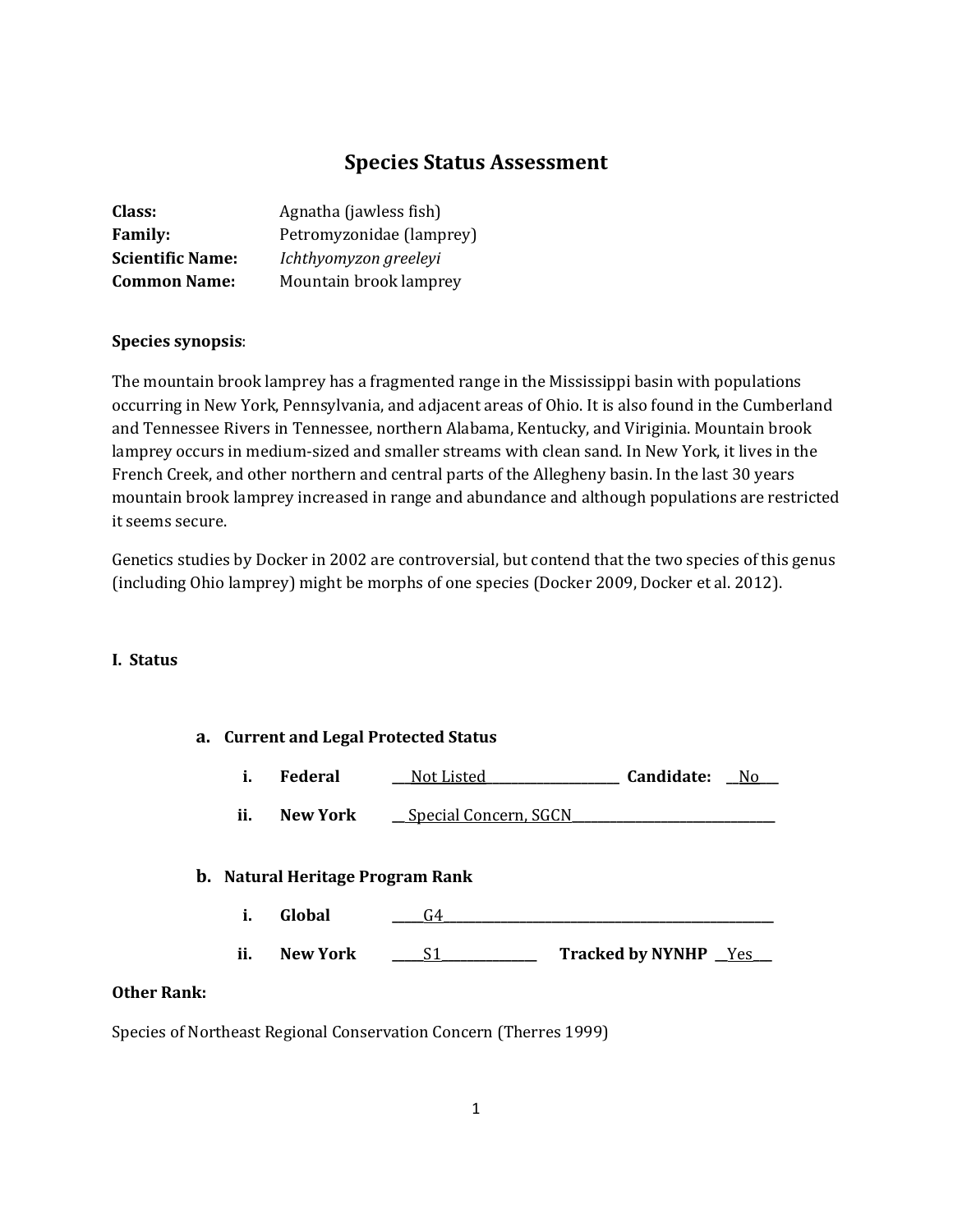#### **Status Discussion:**

Mountain brook lamprey is globally ranked as Apparently Secure. It occurs in the Ohio River basin, from New York to northern Alabama and Georgia, and has been extirpated from some areas as a result of habitat degradation due to pollution, siltation, and dams. This is a secretive species and it is likely more abundant than available information indicates. Populations are now probably relatively stable, but better information is needed. In New York it is state listed as Special Concern and ranked as Critically Imperiled (NatureServe 2012). The native range of this fish includes 10 states. Of those, 4 states list this species as critically imperiled (S1), 4 list it as imperiled (S2), and the remaining 2 list is as vulnerable (S3) (Nature Serve 2013).

#### **II. Abundance and Distribution Trends**

#### **a. North America**

| i. Abundance                     |  |
|----------------------------------|--|
|                                  |  |
| ii. Distribution:                |  |
|                                  |  |
| Time frame considered: 2002-2012 |  |
| b. Regional                      |  |
| <i>i.</i> Abundance              |  |

| declining | increasing | stable | X unknown |
|-----------|------------|--------|-----------|
|-----------|------------|--------|-----------|

**ii. Distribution:**

\_\_**X**\_\_\_ **declining \_\_\_\_\_increasing \_\_\_\_\_stable \_\_\_\_\_unknown Regional Unit Considered: \_\_\_**Region 5 – Northeast (Species of Concern) **Time Frame Considered: \_\_\_\_\_\_\_\_\_\_\_\_\_\_\_\_\_\_\_\_\_\_\_\_\_\_\_\_\_\_\_\_\_\_\_\_\_\_\_\_\_\_\_\_\_\_ \_\_\_\_\_\_\_**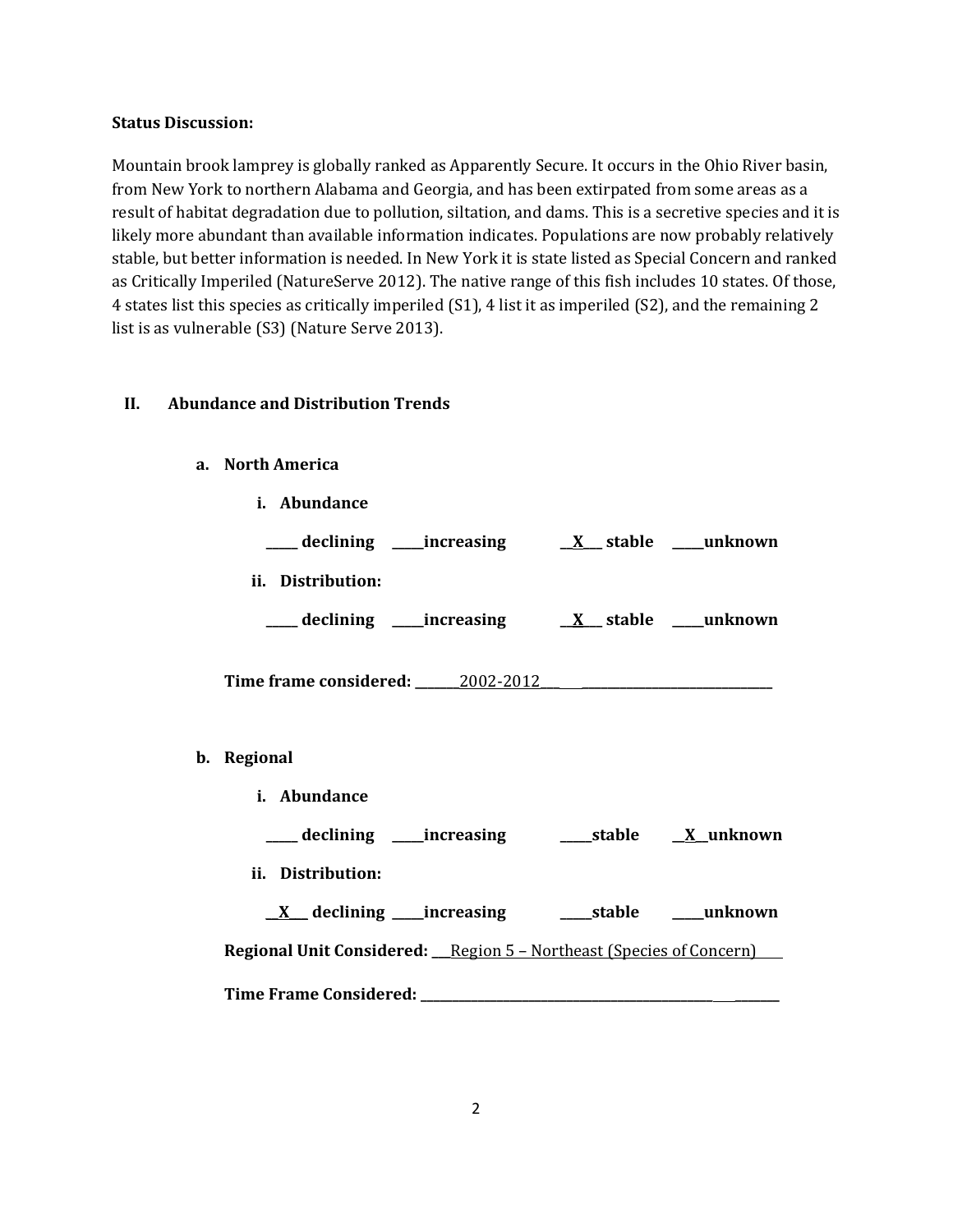**c. Adjacent States and Provinces**

| <b>CONNECTICUT</b>               | Not Present $\mathbf{X}$ |                                                                            | No data $\_\_\_\_\_\_\_\_\_\_\_\_\$        |
|----------------------------------|--------------------------|----------------------------------------------------------------------------|--------------------------------------------|
| <b>MASSACHUSETTS</b>             | Not Present $\mathbf{X}$ |                                                                            | No data ______                             |
| <b>NEW JERSEY</b>                | Not Present $\mathbf{X}$ |                                                                            | No data $\_\_$                             |
| <b>ONTARIO</b>                   | Not Present $X_{-}$      |                                                                            | No data $\_\_\_\_\_\_\_\_\_\_\_\_\$        |
| <b>QUEBEC</b>                    | Not Present $\_\_X$      |                                                                            | No data $\_\_\_\_\_\_\_\_\_\_\_\_\_\_\_\_$ |
| <b>VERMONT</b>                   | Not Present $\mathbf{X}$ |                                                                            | No data $\_\_\_\_\_\_\_\_\_\_\$            |
|                                  |                          |                                                                            |                                            |
| PENNSYLVANIA                     | Not Present _______      |                                                                            | No data $\_\_$                             |
| i. Abundance                     |                          |                                                                            |                                            |
|                                  |                          |                                                                            |                                            |
| ii. Distribution:                |                          |                                                                            |                                            |
|                                  |                          |                                                                            |                                            |
| Time frame considered: 1980-1995 |                          | the control of the control of the control of the control of the control of |                                            |
|                                  |                          |                                                                            |                                            |

Pennsylvania Wildlife Action Plan indicates that populations may be stable or declining. The distribution has dropped from 7 counties to 3 according to PA Natural Heritage Program.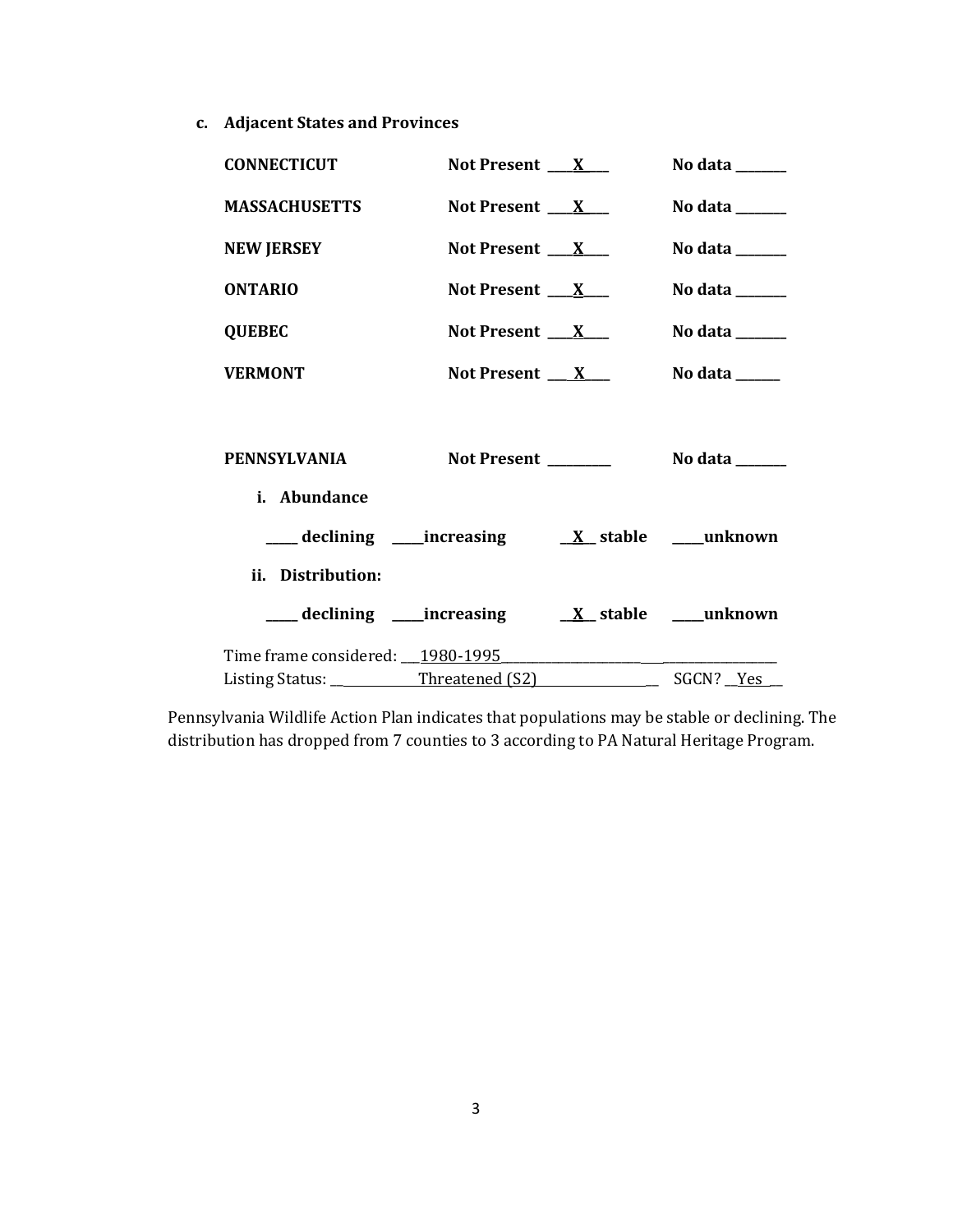| d. NEW YORK                      |                  | No data          |
|----------------------------------|------------------|------------------|
| i. Abundance                     |                  |                  |
| ____ declining ______ increasing |                  | X stable unknown |
| ii. Distribution:                |                  |                  |
| ___ declining _____increasing    |                  | X stable unknown |
|                                  | $1970$ – present |                  |

## **Monitoring in New York.**

Monitoring programs are carried out by the NYSDEC Rare Fish Unit, 1998-2012.

## **Trends Discussion:**

This species is relatively widespread in its fragmented range, and it is not known to be locally abundant in nearby Pennsylvania today (Cooper 1985, J. Stauffer letter to NYSDEC 1993). It was found to be common in earlier years in Pennsylvania in studies by Raney, and it was also common in the same area in 1975 (Cooper 1983). The largest collection from Virginia (aside from spawning groups) contained only five adults (Jenkins and Burkhead 1994).

The short-term/recent trend for area of occupancy, number of subpopulations, population size, and habitat quality for this species is thought to be relatively stable (=10% change). It is probable that most of the decline for this species occurred many years ago; long term trends show a decline of 30- 70% and some populations have been extirpated (NatureServe 2012).

In New York State, mountain brook lamprey is now found in 5 waters within the Allegheny Watershed and their range is not declining (or gone or dangerously sparse). Its abundance in New York remains poorly understood because of its secretive habits.

The differences in frequency occurrence in comprehensive stream surveys from this watershed show no evidence of decline, and there were low levels during all three periods, 1% to 4% to 5% for periods of 1930s, 1970s, and 2000s.

The distribution of this species among sub-basins (HUC 10) within the one watershed has increased, with records from 1 of the unit prior to 1977 (French Creek) and from 3 additional units since 1976. Statewide, the number of individual site records for this species has been 22 for all time periods, 19 in the last 30 years, and 15 since 1993.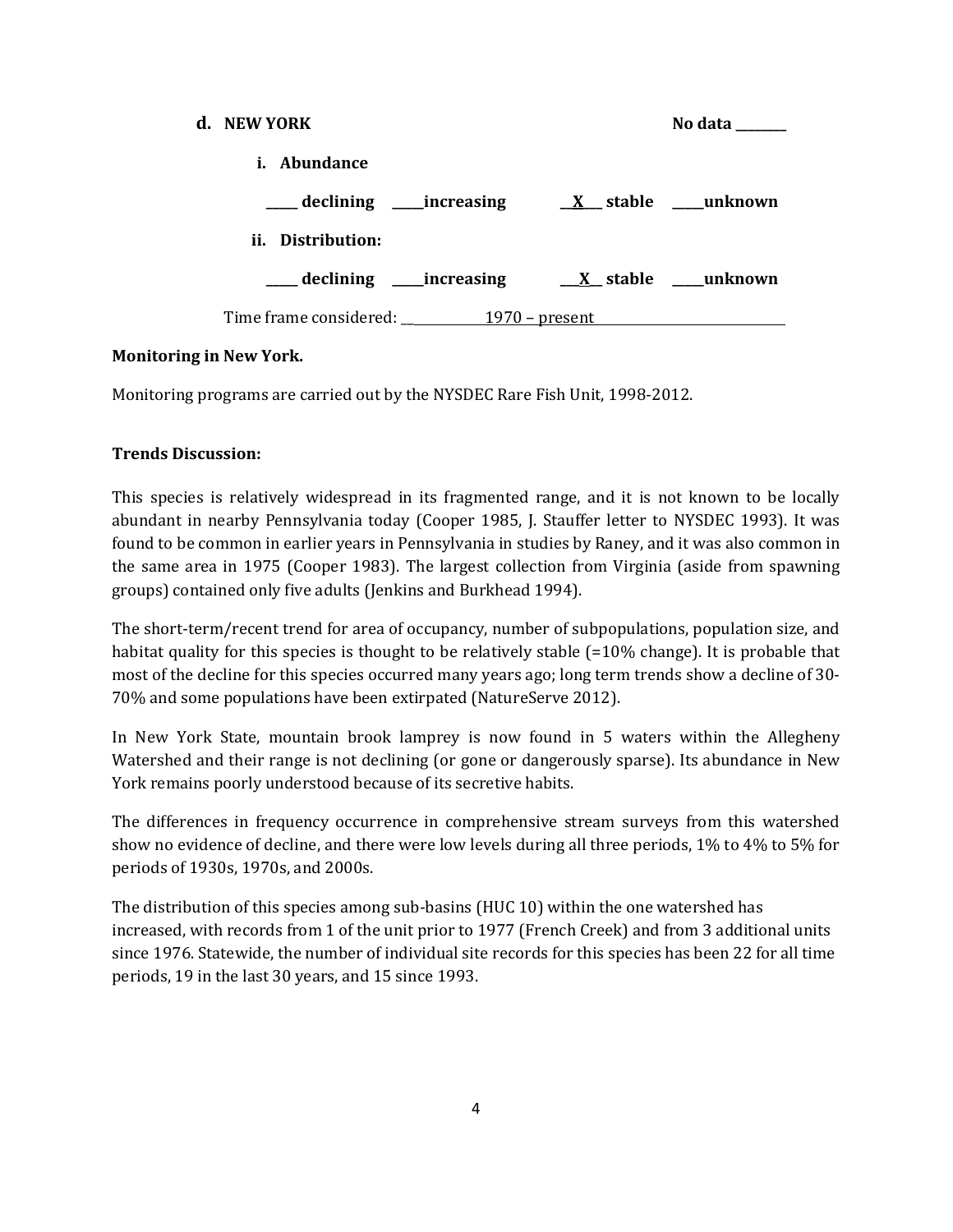

**Figure 1**. U.S. distribution of mountain brook lamprey by watershed (NatureServe 2012).

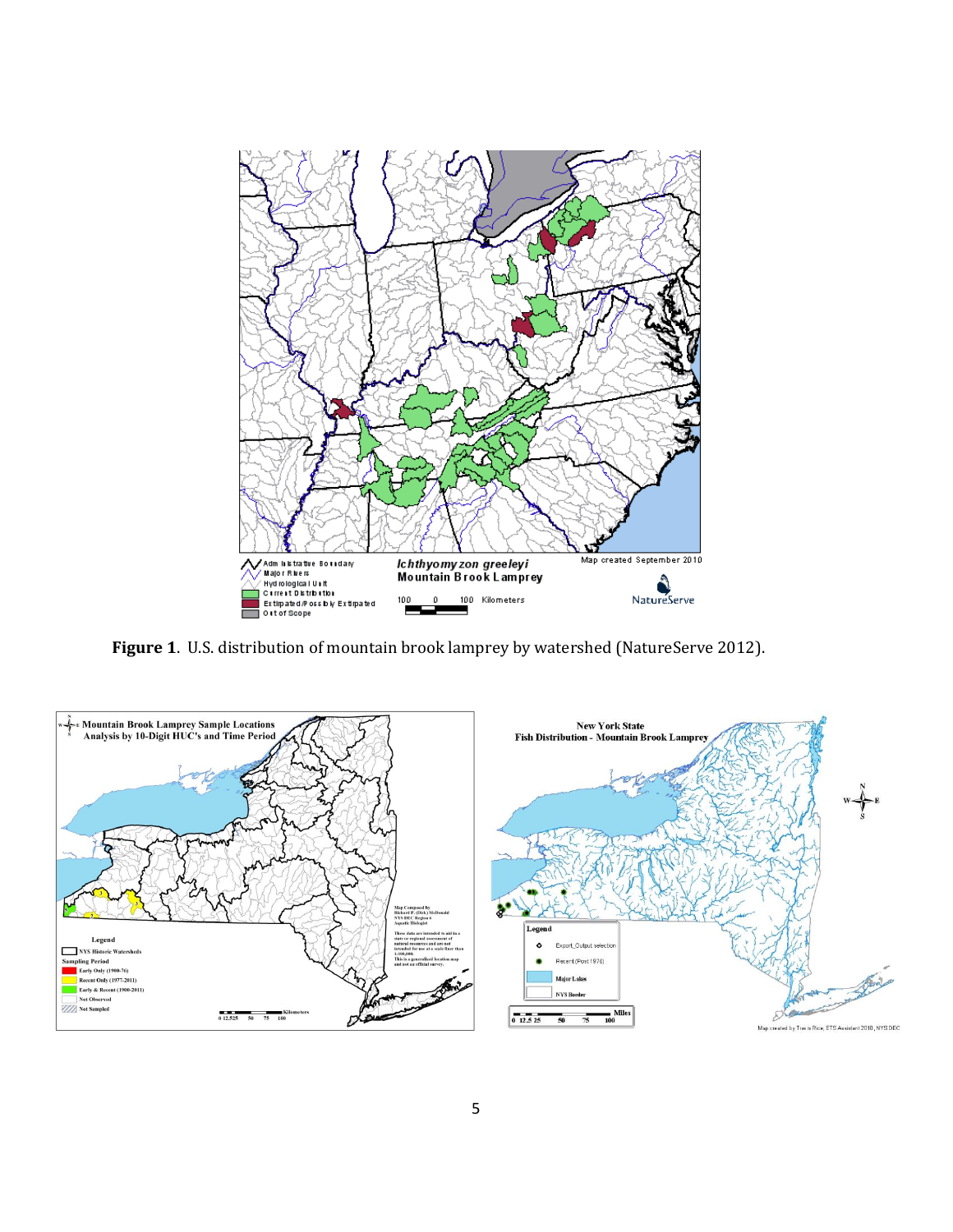**Figure 2**. Mountain brook lamprey distribution in New York, depicting fish sampled before 1977 and from 1977 to current time, shown with the corresponding HUC-10 units where they were found and the number of records.

| Watershed name | Total # HUC10 | Early only | Recent only | both |
|----------------|---------------|------------|-------------|------|
| Allegheny      |               |            |             |      |

**Table 1**. Records of rare fish species in hydrological units (HUC-10) are shown according to their watersheds in early and recent time periods (before and after 1977) to consider loss and gains. Further explanations of details are found in Carlson (2012).

#### **III. New York Rarity, if known**:

| <b>Historic</b>             | # of Animals | <u># of Locations</u> | % of State      |
|-----------------------------|--------------|-----------------------|-----------------|
| prior to 1977               |              | 3 site records        | 1/18 watersheds |
| prior to 1980 $\frac{ }{ }$ |              |                       |                 |
| prior to 1990               |              |                       |                 |

#### **Details of historic occurrence:**

In New York, mountain brook lamprey was collected in French Creek in 1937 at 0.05% of the sites within the Allegheny system (Smith 1985). It was also caught in Pennsylvania in tributaries of the Allegheny River upstream and downstream of New York (Cooper 1983). The only early catches of this lamprey are from French Creek in 1937 and 1975 (Daniels 1989).

| Current      | # of Animals | # of Locations  | % of State      |
|--------------|--------------|-----------------|-----------------|
| (since 1977) |              | 19 site records | 1/18 watersheds |

### **Details of current occurrence:**

More recent catches are from French Creek in 1979 (Cornell Univ.), 1981 (Smith 1985) and in 2000- 03 (DEC). Most collections have been near the villages of French Creek and Sherman (Chautauqua County). Unconfirmed collections of ammocoetes in 1998 put this species in seven tributaries of Conewango Creek, Cassadaga Creek and Allegheny River (M. Bain & M. Meixler, Cornell U.). Continued sampling by DEC in nearly all of these resulted in confirmation of the species in Ischua Creek at Machias, W. Br. Conewango Creek at Skunk Corners and Stillwater Creek at Rte 62 in 2000- 04. An additional location was shown with sampling in the West Branch of the French Creek in 2003. This puts the total number of locations at five waters.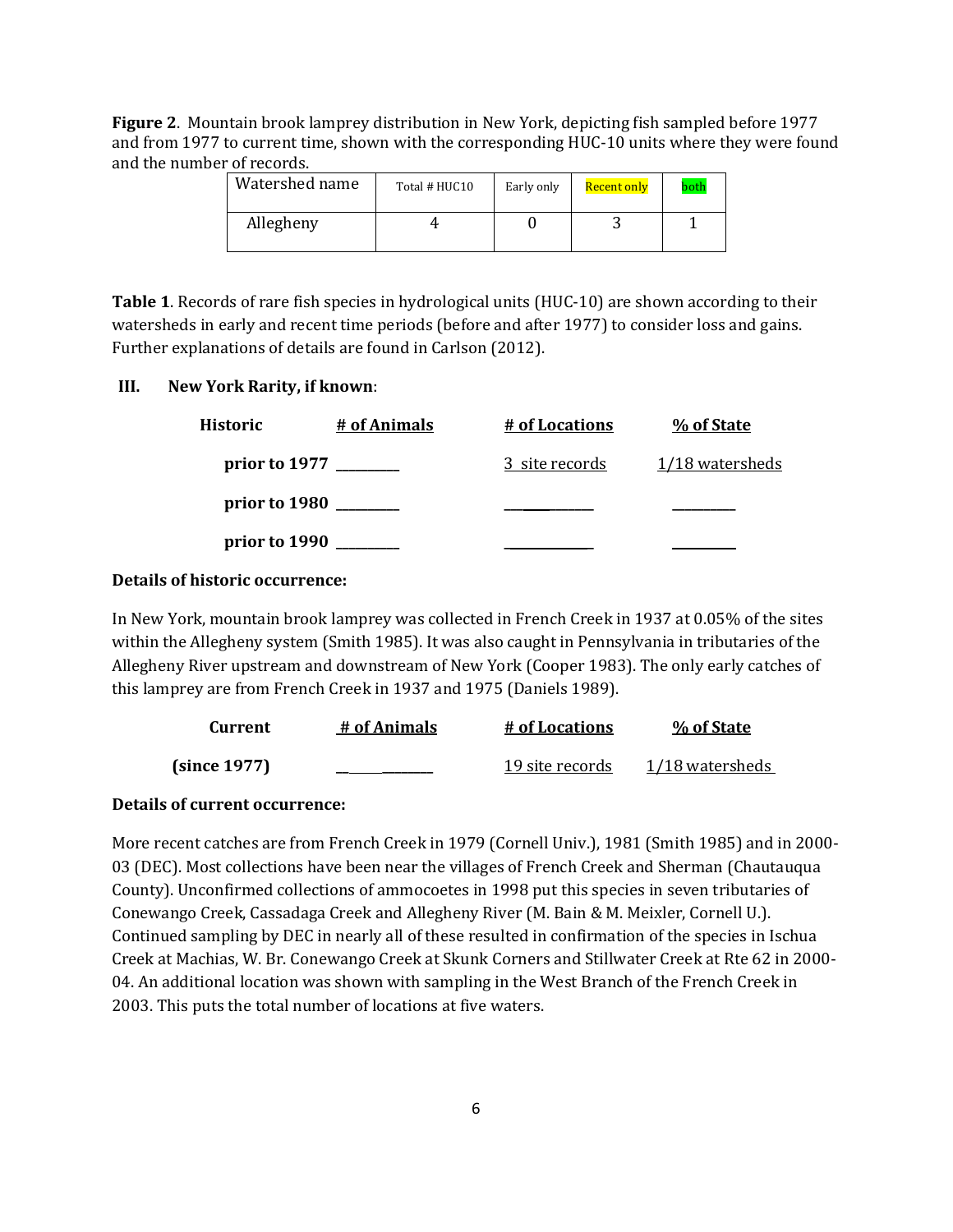#### **New York's Contribution to Species North American Range:**

| % of NA Range in New York | <b>Classification of New York Range</b> |  |
|---------------------------|-----------------------------------------|--|
| 100 (endemic)             | – Core                                  |  |
| $-76-99$                  | $X$ Peripheral                          |  |
| 51-75                     | $\underline{X}$ Disjunct                |  |
| 26-50                     | Distance to core population:            |  |
| $X_{-}$ 1-25              | 400 mi                                  |  |

#### **IV. Primary Habitat or Community Type:**

**1.** Headwater/Creek, Low-Moderate Gradient, Moderately Buffered, Neutral, Transitional Cool

#### **Habitat or Community Type Trend in New York:**

| <b>Declining</b>           | Stable | Increasing | X Unknown |
|----------------------------|--------|------------|-----------|
|                            |        |            |           |
| <b>Habitat Specialist?</b> |        | X Yes      | No.       |
| <b>Indicator Species?</b>  |        | X Yes      | No        |

#### **Habitat Discussion:**

This species is found in gravel riffles and sandy runs of clean, clear streams and in the pebbles, sand, mud and debris in pools and backwaters. It spends it life in creeks without moving to larger rivers (Smith 1985). Stream temperatures are usually marginal, or warmer than what is suitable for trout. Adults occur in riffles or runs, under overhanging banks, or occasionally they attach to stones in the current; larvae burrow into beds of mixed sand, mud, and organic debris in pools and backwaters (Burr and Warren 1986, Page and Burr 2011). In Pennsylvania, spawning occurred just above swift riffles and throughout slow to moderate riffles (Raney 1939). In West Virginia, spawning occurred in the middle and lower portions of riffles (Schwartz 1959). In Virginia, Jenkins and Burkhead (1994) observed a spawning group in a gentle, shallow run of mostly small, loose gravel in a stream 2-4 meters wide.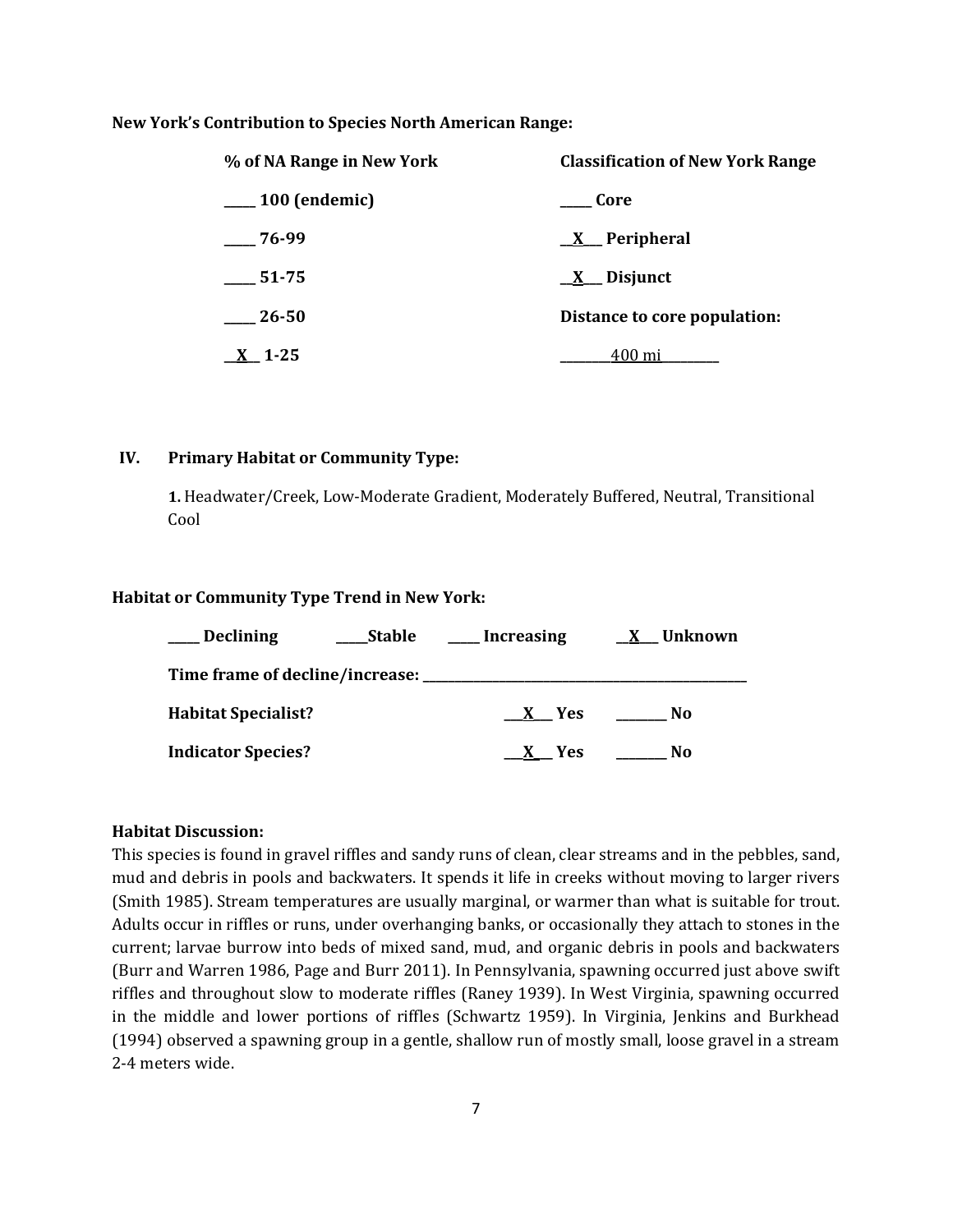- **V. New York Species Demographics and Life History**
	- **\_\_X\_\_\_ Breeder in New York**
		- **\_\_X\_\_ Summer Resident**
		- **\_\_X\_\_ Winter Resident**
		- **\_\_\_\_\_ Anadromous**

**\_\_\_\_\_ Non-breeder in New York**

- **\_\_\_\_\_ Summer Resident**
- **\_\_\_\_\_ Winter Resident**
- **\_\_\_\_\_ Catadromous**
- **\_\_\_\_\_ Migratory only**
- **\_\_\_\_\_Unknown**

## **Species Demographics and Life History Discussion:**

The mountain brook lamprey lives up to 5 or 6 years, and usually dies after spawning. Spawning occurs in spring (late April to early June in several areas), and spawning in N. Conwango Creek has been seen in late May of 2009 and 2012. Larvae metamorphose mid-August to mid-December in western North Carolina (Beamish and Austin 1985).

#### **VI. Threats:**

According to The Nature Conservancy (1994), a number of potential threats to French Creek's water quality and aquatic fauna have been identified including 1) siltation from overgrazing, row cropping, road construction, and land clearing 2) elevated nutrients from dairy animal wastes, sewage plant failure and fertilizer spills/runoff and 3) pesticide threats from catastrophic events and agricultural applications. In other areas, stream alteration, including dams that block movements of adults and ammocoetes, have been listed among threats to this species.

Mountain brook lamprey has a general history of depletion, localization, and extirpation in other areas (Trautman 1981). Vladykov (1973) summarized reasons for protecting nonparasitic lampreys. However, no declines are now recognized in New York.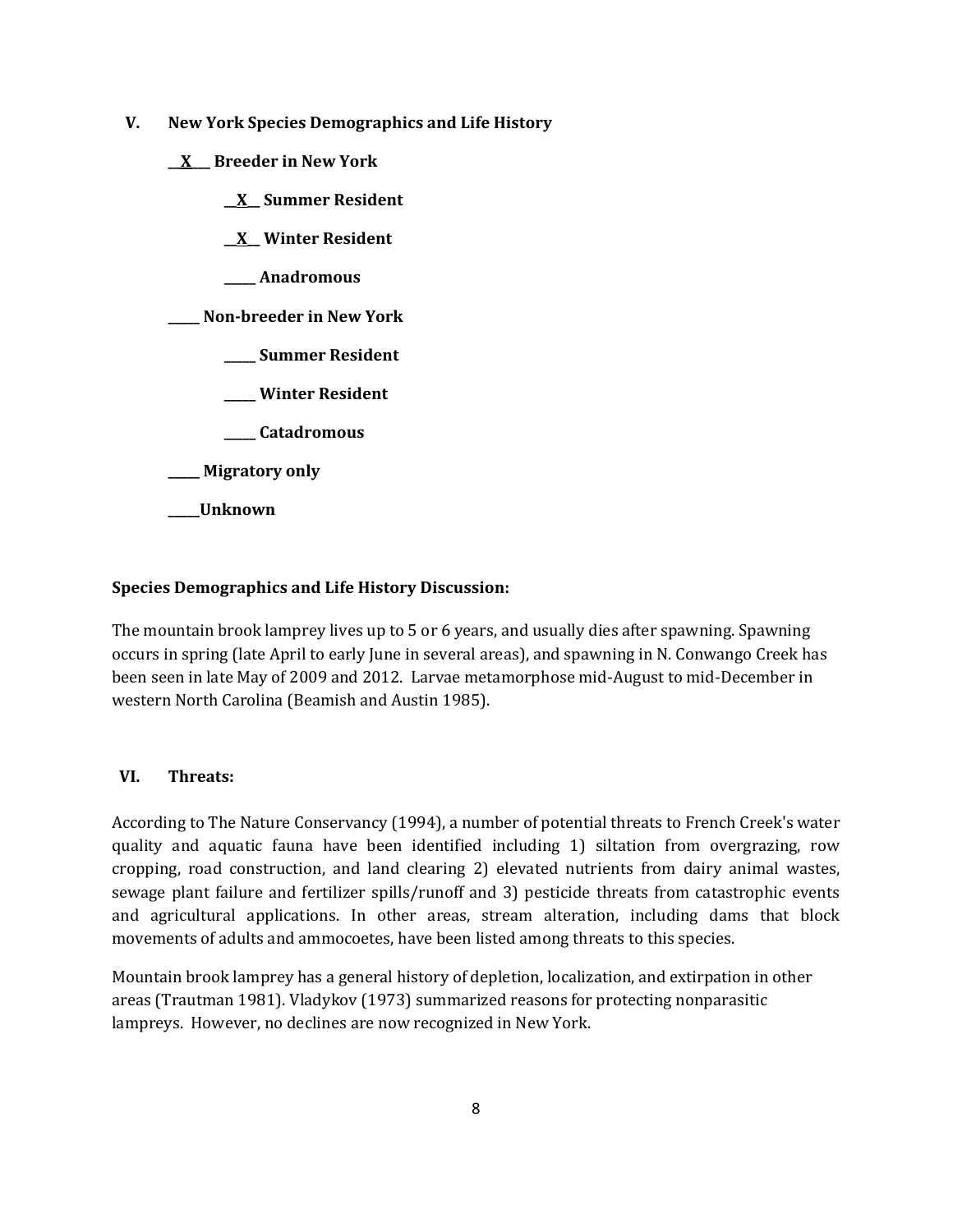#### **Are there regulatory mechanisms that protect the species or its habitat in New York?**

**\_\_\_\_\_\_ No \_\_\_\_\_ Unknown \_\_\_X\_\_ Yes** 

The Protection of Waters Program provides protection for rivers, streams, lakes, and ponds under Article 15 of the NYS Conservation Law. However, agricultural activities, which can degrade the high water quality needed by these fish, are exempt from regulation under Article 15. While it is unlikely that mountain brook lamprey occur in any Class C streams, these streams are also exempt from Article 15 regulation.

## **Describe knowledge of management/conservation actions that are needed for recovery/conservation, or to eliminate, minimize, or compensate for the identified threats:**

Better information is needed on current distribution, abundance, and trends. Conservation actions following IUCN taxonomy are categorized in the table below.

| <b>Conservation Actions</b> |                                       |  |
|-----------------------------|---------------------------------------|--|
| <b>Action Category</b>      | Action                                |  |
| Land/Water Management       | Site/Area Management                  |  |
| Land/Water Management       | Habitat & Natural Process Restoration |  |

The Comprehensive Wildlife Conservation Strategy (NYSDEC 2005) includes recommendations for the following actions for the mountain brook lamprey.

#### **Habitat Research:**

Inventory the habitat requirements of this species and protect critical areas, as is part of the State Wildlife Grants project in 2003 focusing on the Allegheny watershed. These efforts will be coordinated with similar programs in place by The Nature Conservancy.

#### **Life History Research:**

\_\_\_\_ Also specific information of its life history in the French and Olean Creek systems is needed. Studies in Pennsylvania on the native lamprey species (J. Stauffer, Penn. State Univ.) were to be completed in 1998, and this will provide valuable insight. Sampling in the Allegheny tributaries in 2000 by the author has extended the known range of the genus Izhthyomyzon, but there is yet a limited basis to confirm which species (*I. greeleyi* or *I. bdellium*). More sampling is needed to obtain adults which can be identified to species.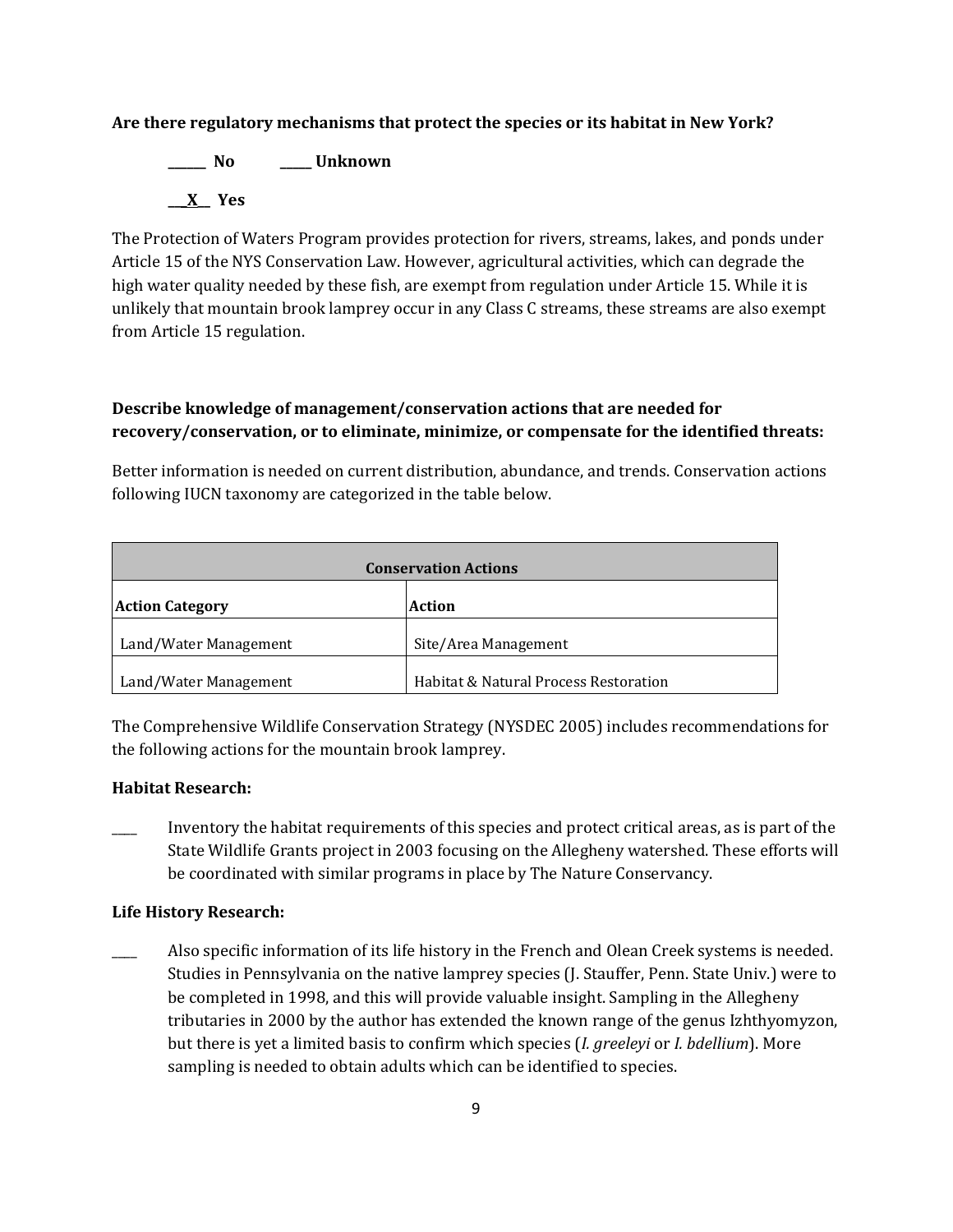#### **Population Monitoring:**

More information is needed for this lamprey regarding the significance of its occurrence in French Creek.

#### **VII. References**

- Beamish, F.W.H. and L.S. Austin. 1985. Growth of the mountain lamprey, Ichthyomyzon greeleyi Hubbs and Trautman. Copeia 1984:881-890.
- Beamish, F.W.H. and T.E. Medland. 1988. Metamorphosis of the mountain lamprey, Ichthyomyzon greeleyi. Environ. Biol. Fish. 23:45-54.
- Bowers, N.J., J.R. Stauffer and J.R. Pratt. 1992. The distribution, population and ecology of Etheostoma maculatum Kirtland in upper French Creek, New York. Penn. State Univ., Univ. Park.
- Carlson, D.M. 2001. Species accounts for the rare fishes of New York. N. Y. S. Dept. Env. Cons. Albany, NY.
- Carlson, D.M. 2012 (draft). Species accounts of inland fishes of NYS considered as imperiled, 2012. NYDEC Watertown, NY
- Cooper, E.L. 1983. Fishes of Pennsylvania and the northeastern United States. Pennsylvania University Press. University Park.
- Cooper, E.L. (ed) 1985. Chapter 3 Fishes. pp 169-256. in H.H. Genoways and F.J. Brenner. Species of special concern in Pennsylvania. Carnegie Mus. of Nat. Hist. Spec. Publ. 11. Pittsburgh.
- Daniels, R.A. 1989. Preliminary report, Allegheny River fish survey, 1989. New York State Museum, Albany.
- Docker, M.F., N. E. Mandrak and D.D. Heath. 2012. Contemporary gene flow between "paired" silver (*Ichtyhmyzon unicuspis*) and northern brook (*I. fossor*) lampreys: implications for conservation. Conserv. Genet.
- Docker, M.F. 2009. A review of the evolution of nonparasitism in lampreys and an update of the paired species concept. Amer. Fish. Soc. Symp. 72:71-114.
- Jenkins, R.E. and N.M. Burkhead. 1994. Freshwater fishes of Virginia. Am. Fish. Soc. Bethesda, MD
- Lee, D.S., et al. 1980. Atlas of North American freshwater fishes. North Carolina State. Mus. Nat. His., Raleigh 867 pp.